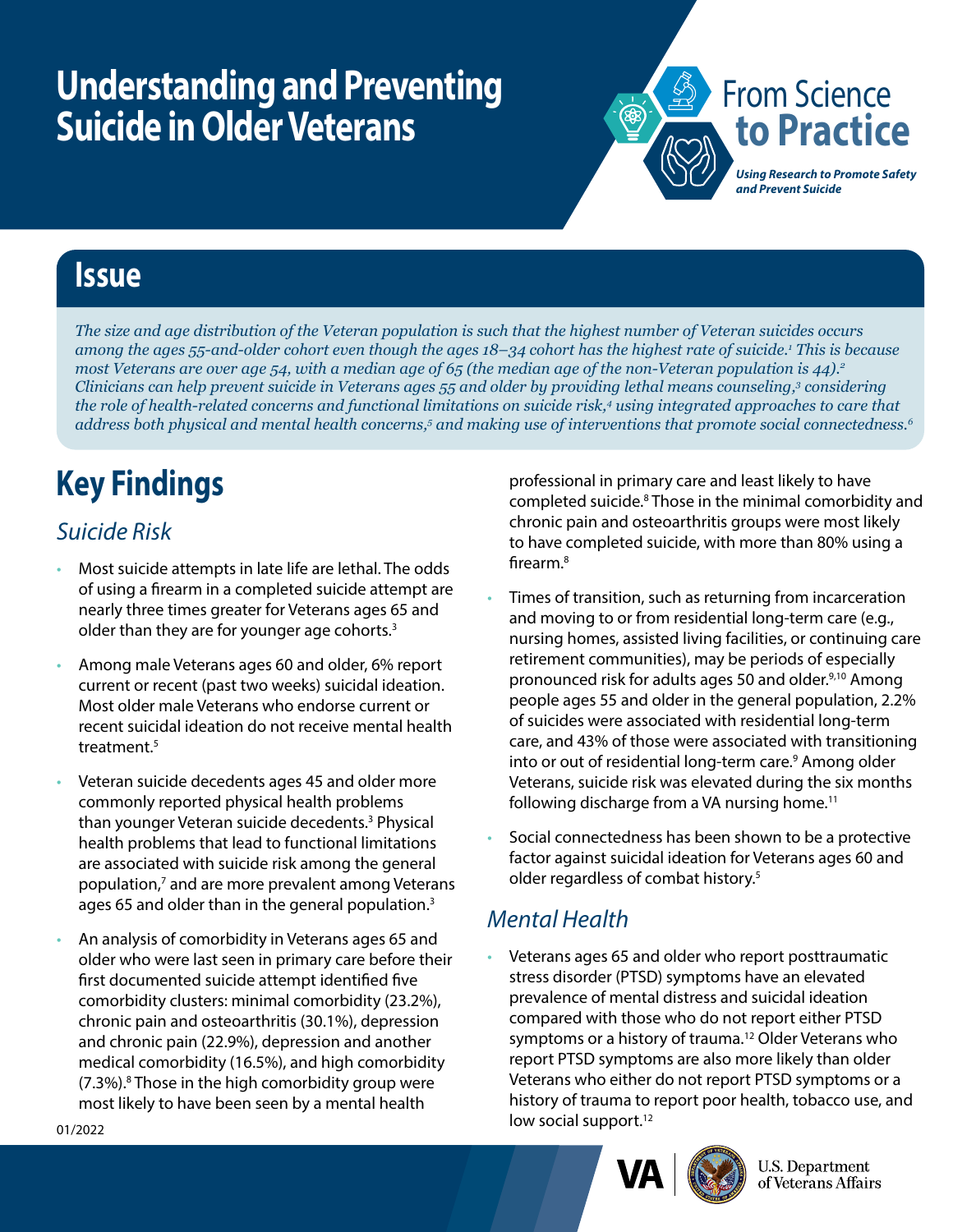- Among Veterans ages 50 and older who have dementia, about 25% are diagnosed with at least one comorbid mental health disorder.13 The prevalence of mental health disorders and suicidal behavior differs between dementia subtypes, with frontotemporal dementia having the highest prevalence followed by vascular dementia, Lewy body dementia, mixed dementia, and Alzheimer's disease.13
- Among Veterans ages 60 and older, perception of stigma related to mental health is associated with decreased mental health care utilization.<sup>14</sup> And negative beliefs about mental health care, such as distrust of mental health professionals, are associated with decreased mental health care utilization in older Veterans who experience distress.14
- Veterans ages 55 and older who resist negative age stereotypes, such as believing it is normal to be depressed when older, are at lower risk for suicidal ideation, anxiety, and PTSD than Veterans who endorse these stereotypes.<sup>15</sup>

#### *Combat Exposure and Trauma*

• Veterans ages 60 and older with a history of combat who served in World War II, the Korean War, or the Vietnam War are more likely to experience suicidal

ideation than Veterans with no history of combat. Major depressive disorder and physical health problems were the strongest risk factors found for suicidal ideation among Veterans with a history of combat, while generalized anxiety disorder was the strongest risk factor found for suicidal ideation among Veterans with no history of combat.<sup>5</sup>

- Longitudinal data of Veterans who served between World War II and the Vietnam War show that depression and anxiety symptoms decreased until age 60, after which they increased. But Veterans exposed to combat experienced a steeper increase in symptoms after age 60, even after other factors, such as self-rated health, were accounted for.16
- Exposure to trauma from a life-threatening illness or accident is associated with suicidal ideation in adults ages 55 and older in the general population, with the diagnosis of a life-threatening illness associated with nearly triple the odds of suicidal ideation.<sup>17</sup>
- More than a third (35.9%) of adults ages 65 and older report adverse childhood experiences (ACE). Having experienced any ACE is associated with past-year psychiatric and substance use disorders and with lifetime suicide attempt.<sup>18</sup>

### **Implications**

Suicide among older Veterans is a complex phenomenon that requires attention to many risk factors, such as combat exposure, previous experiences of trauma, health problems, transitions in care, and physical limitations. The high prevalence of firearm usage among older Veterans who attempt suicide suggests the importance of lethal means counseling to preventing suicide in older Veterans. Though older Veterans have a high prevalence of factors associated with suicidality, few older Veterans who experience distress engage in mental health treatment.<sup>14</sup> Social connectedness may represent a protective factor against suicide for older Veterans, and interventions to improve social connectedness represent a promising direction for suicide prevention efforts in this population.19

## **Ways You Can Help**

- Assess, monitor, and treat Veterans of all ages for suicide risk, and develop safety plans with older Veterans that include their families and caregivers. Screen older adults, even patients without a positive depression screen, for lethal means access and provide means safety counseling and resources in primary care and beyond.<sup>8,20</sup>
- Screen older adults for PTSD if they endorse a history of trauma, even if the traumatic event occurred long ago. PTSD symptoms in older adults may present decades after the initial exposure to trauma.<sup>8</sup> Veterans who screen positive for PTSD should be assessed and monitored for suicide risk. For more information, consult the VA/DoD Clinical Practice Guidelines on the Management of Posttraumatic Stress Disorder and Acute Stress Reaction: *[www.healthquality.va.gov/guidelines/MH/ptsd](https://www.healthquality.va.gov/guidelines/MH/ptsd/)*.



U.S. Department of Veterans Affairs